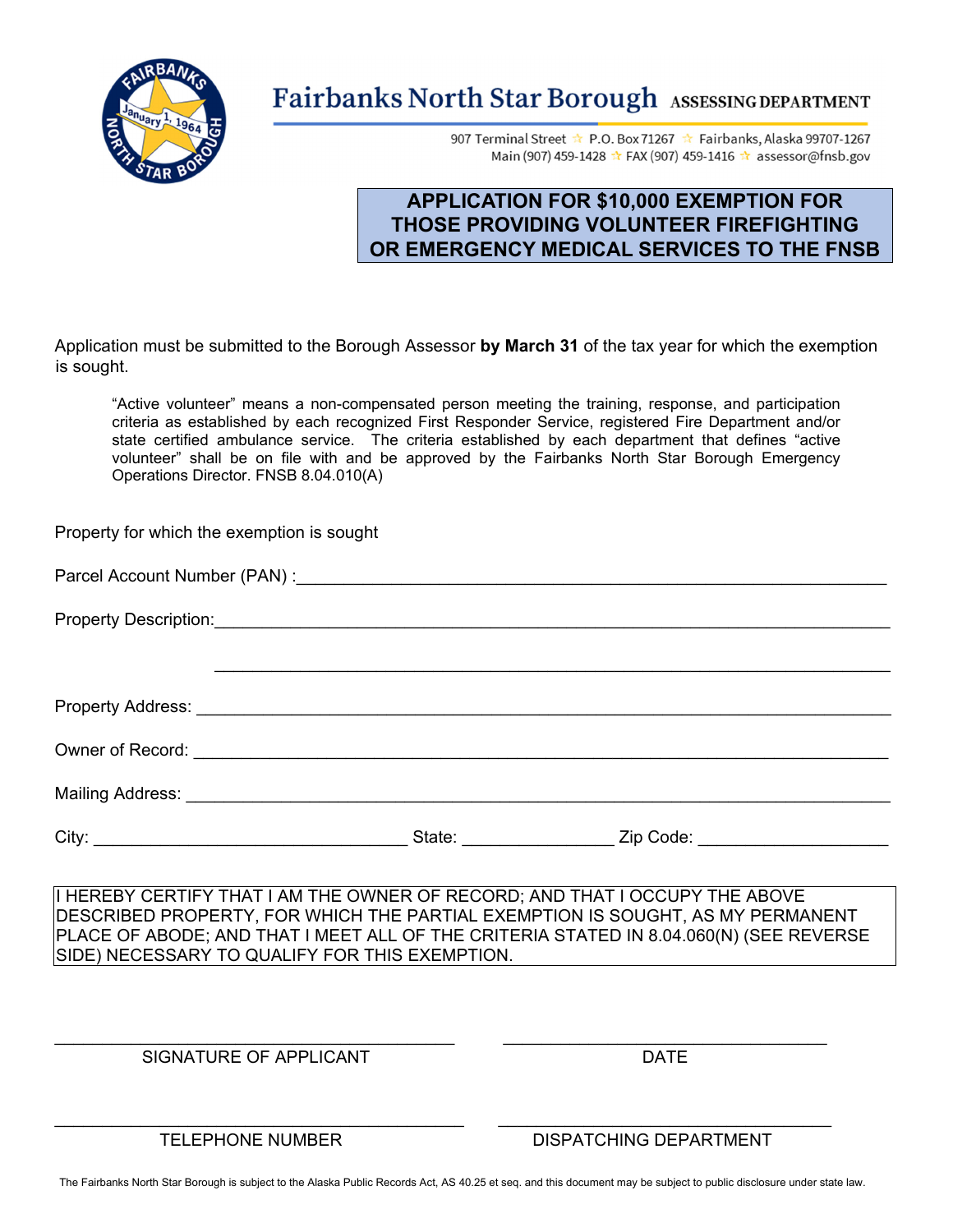#### **8.04.060 Real property exempted from taxation.**

N. Real Property Tax – Exemptions – Volunteer Firefighters and Providers of Emergency Medical Services.

- 1. Residential property to the extent of 20 percent of the assessed value with a maximum of \$10,000; provided, that:
	- a. The property is owned and occupied as a residence by the owner of record;
	- b. The property is owned and occupied as a permanent place of abode by a resident who provides volunteer firefighting services or volunteer emergency medical services in the borough.
- 2. To qualify for this exemption, prior to January 1st of the assessment year, a person must be certified as:
	- a. A current and active volunteer of a state of Alaska and Fairbanks North Star Borough recognized first responder service, registered fire department or a certified ambulance service located and operating within the borough; and
	- b. If providing volunteer firefighting services, be certified as a firefighter by the Alaska Department of Public Safety; or
	- c. If providing volunteer emergency medical services, be certified under AS 18.08.

The fire or EMS chief as appropriate for each department shall be responsible for certifying that the volunteer has met the criteria established for this exemption and will submit the names to the Fairbanks North Star Borough emergency operations department annually on or before January 1st.

- 3. If two or more individuals are eligible for an exemption for the same property, not more than two exemptions may be granted.
- 4. No exemption under this section may be granted except upon written application on a form prescribed by the emergency operations director. The applications must be submitted by the active volunteer to the assessor prior to April 1st of the tax year for which the exemption is sought;

### **8.04.040 Tax roll preparation**

#### **Must be record owner by January 1 of the Assessment Year**

The Borough Assessor shall annually assess and list on a tax roll all real property within the limits of the Fairbanks North Star Borough; such property shall be assessed at its full and true value in money as of the first day of January of the assessment year for which the assessment and listing are being completed. Such listing shall be completed prior to the first day of April of that assessment year. The listing of all taxable property may be made upon permanent separate ledge cards which will be the combined assessment roll and tax ledger. Real property shall be assessed to the owner of record as shown in the records of the recorder of the recording district; provided, however, that any other person having an